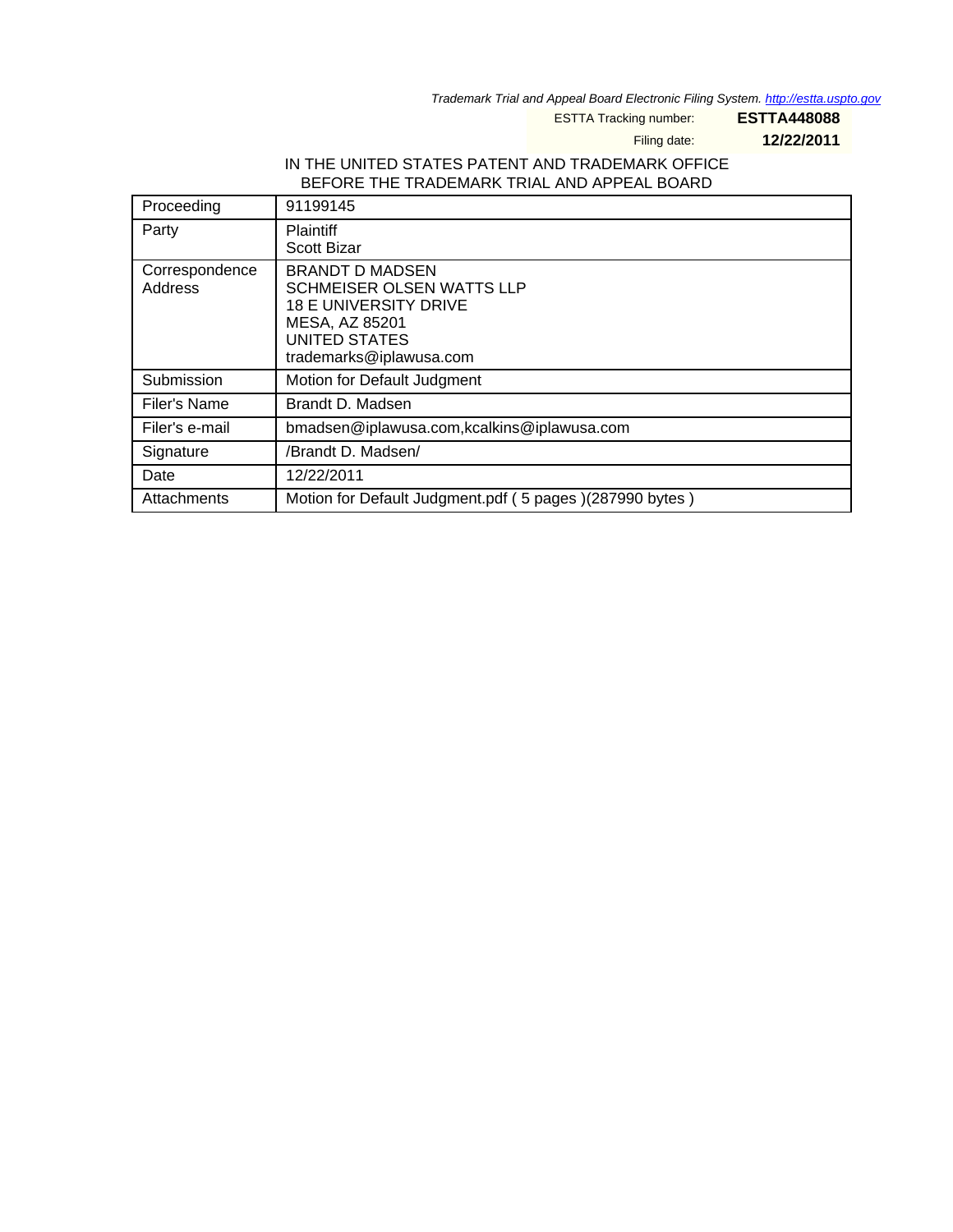# **IN THE UNITED STATES PATENT AND TRADEMARK OFFICE BEFORE THE TRADEMARK TRIAL AND APPEAL BOARD**

In the Matter of Trademark Application Serial No. 85/064,923 For the Mark: VILLAINS AND VIGILANTES & Design Published in the Official Gazette on: November 23, 2010

Scott B. Bizar, d/b/a Fantasy Games Unlimited

Opposer - Plaintiff

v.

Monkey House Games, LLC

Applicant - Defendant

Opposition No.: 91199145 Serial No.: 85064923

#### **OPPOSER'S MOTION FOR DEFAULT JUDGMENT FOR FAILURE TO ANSWER**

In response to Applicant's, Monkey House Games, LLC (hereinafter "Applicant"), untimely request for an extension of time and the Notice of Withdrawal of Counsel for Defendant in the above-captioned action, Opposer, Scott B. Bizar, d/b/a Fantasy Games Unlimited (hereinafter "Opposer"), by its counsel, hereby responds to the Motion to Extend Time and the Notice of Withdrawal of Counsel for Defendant. Opposer requests that the Board consider this response under TBMP §§ 312 and 510; 37 C.F.R. § 2.106(a).

#### **BACKGROUND**

On September 12, 2011, the Board ruled on Applicant's Motion for Suspension and denied the same. In view thereof, the Board reset the opposition proceeding's due dates, and in particular set a due date of September 29, 2011, by which Applicant should have submitted an Answer.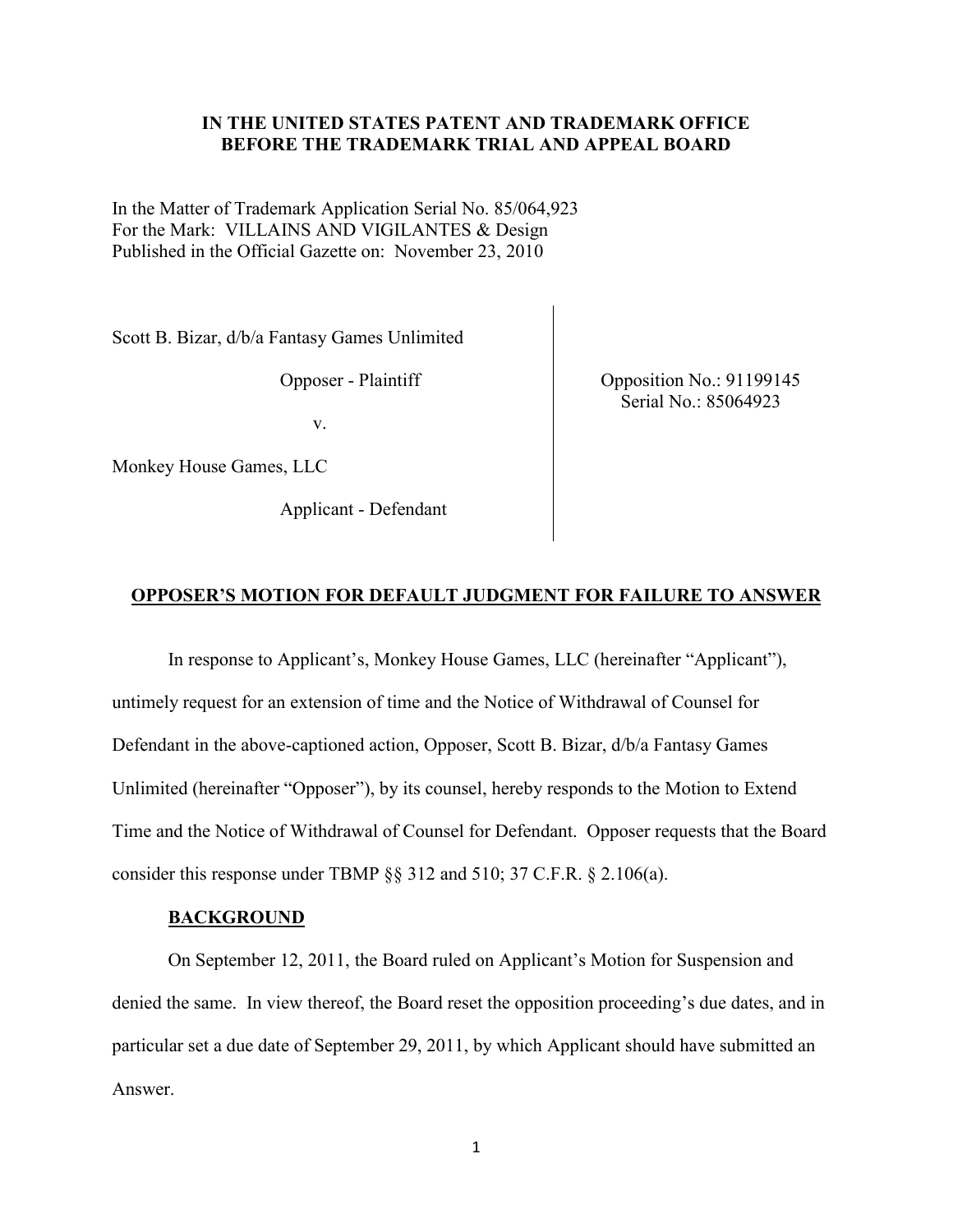On October 5, 2011, Applicant, *pro se*, untimely requested a ninety (90) day extension in which to file the Answer.

On November 7, 2011, the Board deferred ruling on Applicant's untimely extension request pending the official withdrawal of Applicant's counsel of record.

On December 7, 2011, Applicant's counsel of record, Kenneth F. Levin, filed a Notice of Withdrawal of Counsel for Defendant with the Board.

#### **ARGUMENTS**

37 C.F.R. § 2.106(a) states, "[i]f no answer is filed within the time set, the opposition may be decided as in case of default." Further, if a defendant fails to file an answer to a complaint during the time allowed therefor, the Board may issue a notice of default. *See* TBMP § 312. To avoid default and reopen the time for taking the required action, a party desiring to take such action must file a motion to reopen the time for taking the action. In the motion, the moving party must show "good cause" for the failure to timely respond. *See* TBMP § 508.

In the instant case, Applicant failed to timely file an Answer before the expiration of the set deadline. As mentioned above, Applicant did not file an Answer by the September 29, 2011 deadline set forth by the Board. Accordingly, Opposer respectfully requests the Board to enter default judgment against Applicant.

Applicant has also failed to show "good cause" for requiring any extension of time to file the Answer. Applicant's filing on October 5, 2011 indicates merely that Applicant is "currently without legal representation," and provides no further details, facts, or information pertaining to the withdrawal of counsel, such as, for example, why counsel is withdrawing at such a critical juncture. What's more, the Notice of Withdrawal of Counsel for Defendant does not provide any additional information. In fact, the Notice of Withdrawal of Counsel for Defendant falls well

2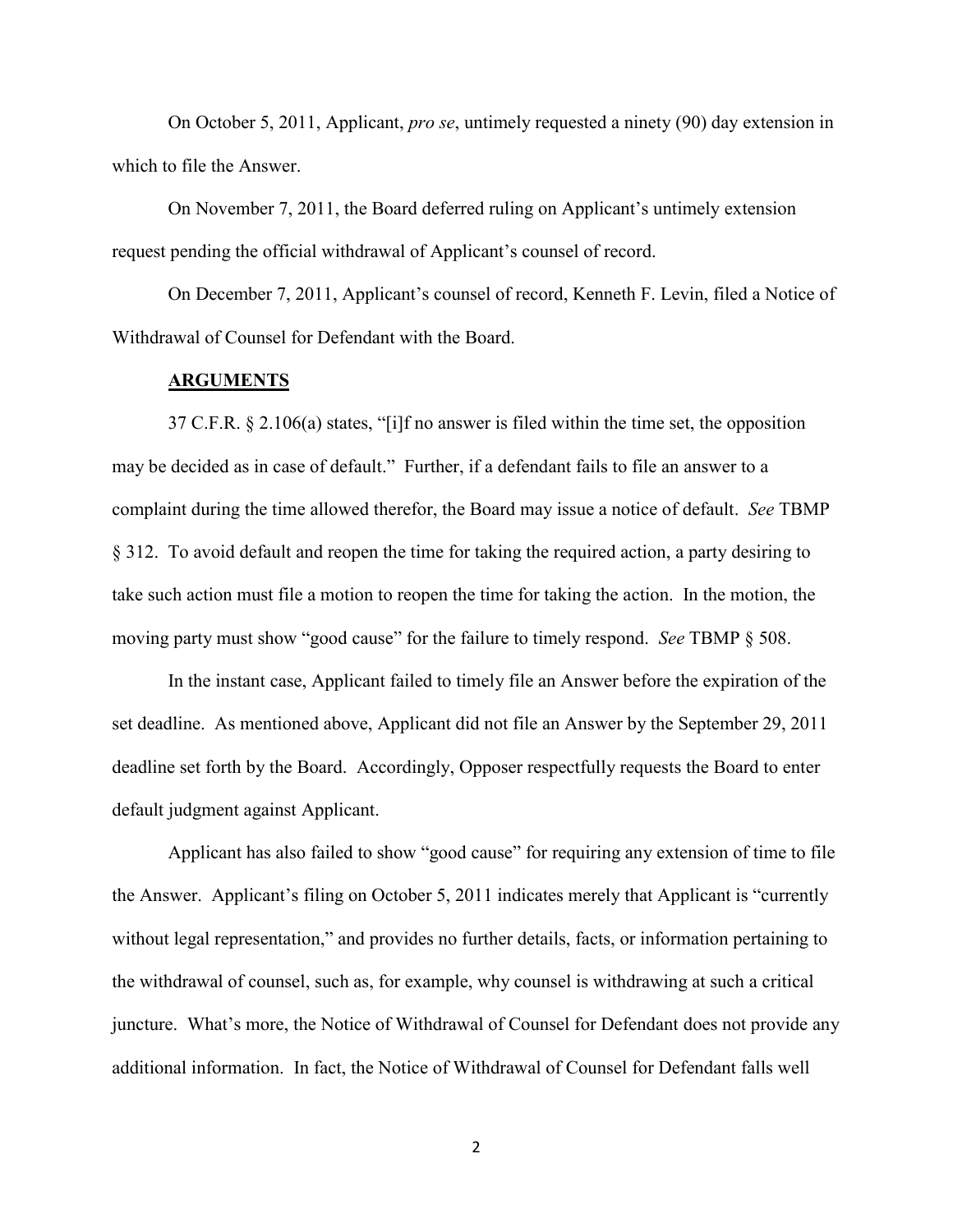short of the requirements set forth in TBMP § 508. In § 508, it states that any withdrawal by counsel must be "based upon one of the grounds for mandatory or permissive withdrawal listed in 37 CFR  $\S$  10.40(b) and 37 CFR  $\S$  10.40(c)" and counsel "must comply with the requirements of 37 CFR § 10.40(a)." In accordance with these rules, a request for permission to withdraw should include, at the very least "a specification of the basis for the request" and "a statement that the practitioner has notified the client of his or her desire to withdraw from employment, and has allowed time for employment of another practitioner." *See* 37 CFR §§ 10.40(a)-(c) (emphasis added). Moreover, the facts related to the above must be set forth in detail. *See SFW Licensing Corp. and Shoppers Food Warehouse Corp. v. Di Pardo Packing Limited*, 60 USPQ2d 1372 (TTAB 2001). Perhaps most importantly, a request to withdraw from representation may not be used as a subterfuge to obtain an extension or reopening of time that a party would not otherwise be entitled to. *See Id*.

Opposer asserts that the insufficient request for withdrawal of representation is not sufficient to satisfy a showing of "good cause" and is merely a subterfuge for obtaining a reopening of time that Applicant is not entitled to, as the time period for filing an Answer is expired. The request for withdrawal of representation did not provide any basis for the request and was not made prior to the expiration of the time period for filing the Answer to allow time for employment of another practitioner. Opposer believes that counsel for Applicant was well aware of the September 29, 2011 deadline to file the Answer. As such, Opposer contends that the request for withdrawal of representation is merely another attempt on behalf of Applicant to delay, or even avoid, the current opposition proceeding. Moreover, despite informing the Board more than sixty (60) days ago of a lack of legal representation, Applicant has not indicated to the Board a desire or intent to appoint a new attorney or to represent itself in the case. It follows that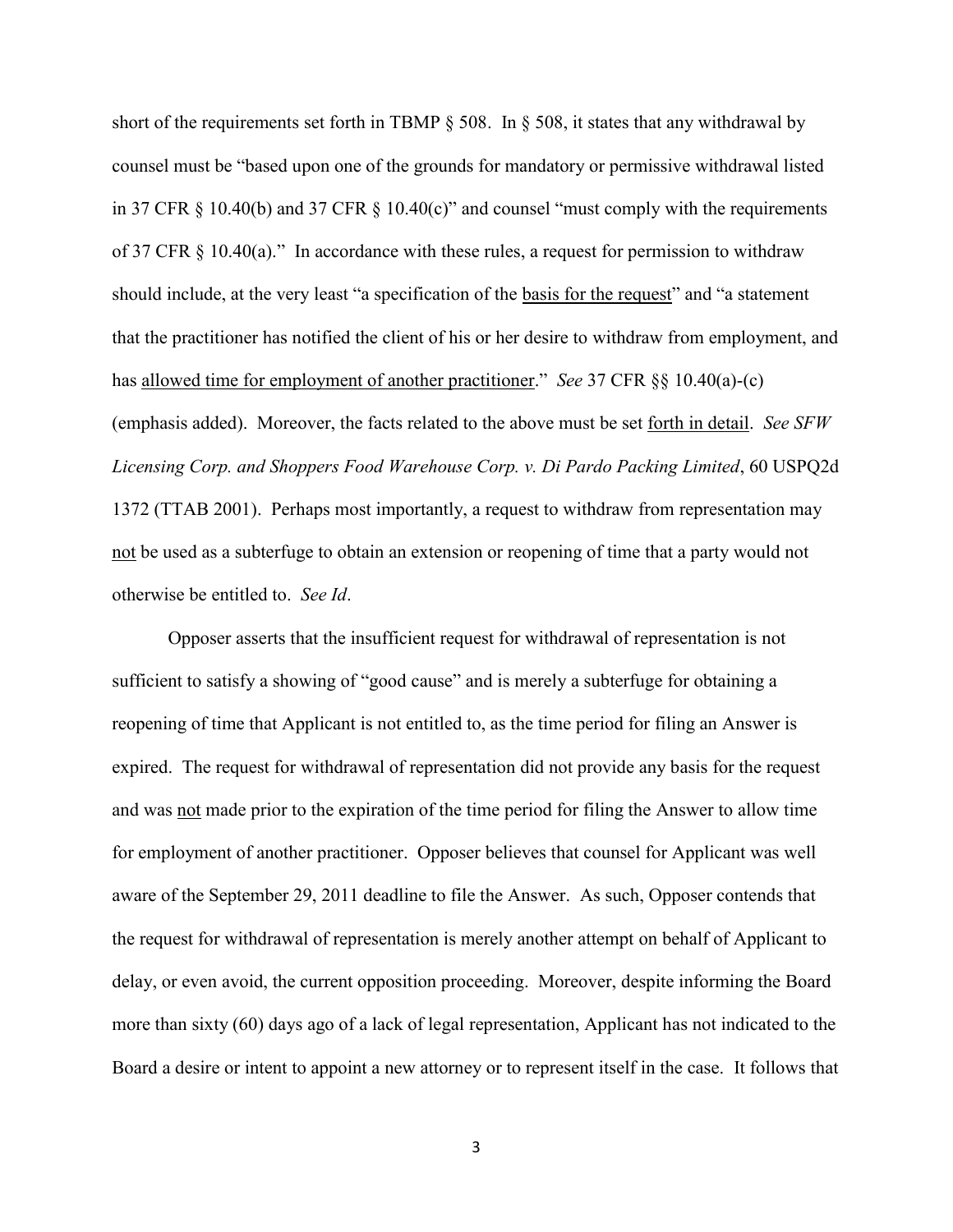Applicant appears to have no interest in meeting its requirement to file an Answer and reach the merits of the case.

In view of the above, Opposer respectfully requests the Board to enter default judgment against Applicant. Or, at the very least, Opposer respectfully requests the Board to issue an order to show cause why default judgment should not be entered against Applicant based on the party's apparent loss of interest in the case.

> Respectfully submitted, Schmeiser, Olsen & Watts LLP

Dated: December 22, 2011 By: /Brandt D. Madsen/ Brandt D. Madsen (Licensed in VA) 18 East University Drive, Ste. 101 Mesa, AZ 85201 Telephone: (480) 655-0073 Facsimile: (480) 655-9536 Attorney for Scott B. Bizar, d/b/a Fantasy Games Unlimited